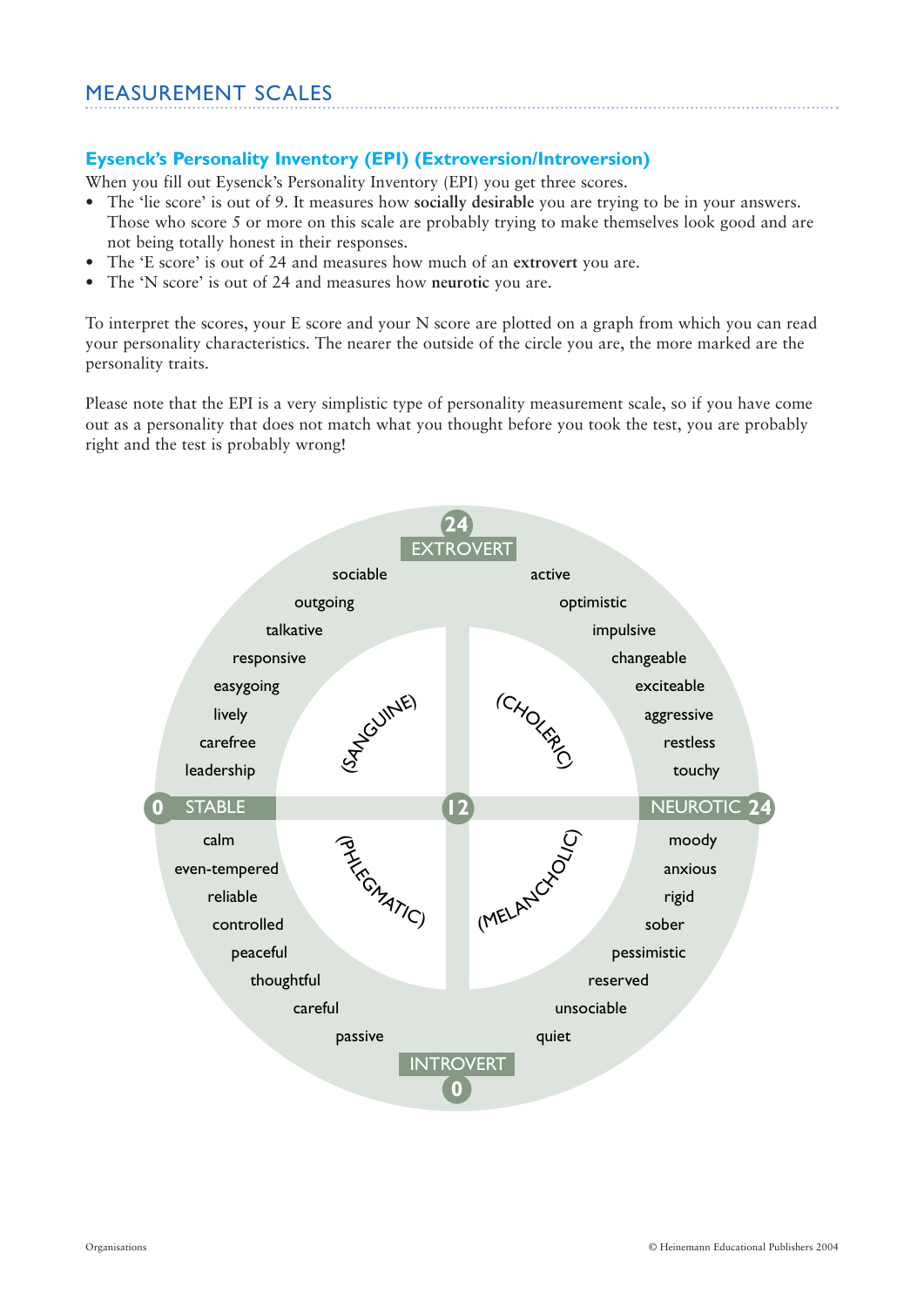### **The E P I Instructions**

Here are some questions regarding the way you behave, feel and act. After each question is a space for answering YES or NO.

Try to decide whether YES or NO represents your usual way of acting or feeling. Then put a tick in the box under the column headed YES or NO. Work quickly, and don't spend too much time over any question, we want your first reaction, not a long drawn-out thought process. The whole questionnaire shouldn't take more than a few minutes. Be sure not to omit any questions.

Start now, work quickly and remember to answer every question. There are no right or wrong answers, and this isn't a test of intelligence or ability, but simply a measure of the way you behave.

YES NO

- 1 Do you often long for excitement?
- 2 Do you often need understanding friends to cheer you up?
- 3 Are you usually carefree?
- 4 Do you find it very hard to take no for an answer?
- 5 Do you stop and think things over before doing anything?
- 6 If you say you will do something do you always keep your promise, no matter how inconvenient it might be to do so?
- 7 Do your moods go up and down?
- 8 Do you generally do and say things quickly without stopping to think?
- 9 Do you ever feel 'just miserable' for no good reason?
- 10 Would you do almost anything for a dare?
- 11 Do you suddenly feel shy when you want to talk to an attractive stranger?
- 12 Once in a while do you lose your temper and get angry?
- 13 Do you often do things on the spur of the moment?
- 14 Do you often worry about things you should have done or said?
- 15 Generally do you prefer reading to meeting people?
- 16 Are your feelings rather easily hurt?
- 17 Do you like going out a lot?
- 18 Do you occasionally have thoughts and ideas that you would not like other people to know about?
- 19 Are you sometimes bubbling over with energy and sometimes very sluggish?
- 20 Do you prefer to have few but special friends?
- 21 Do you daydream a lot?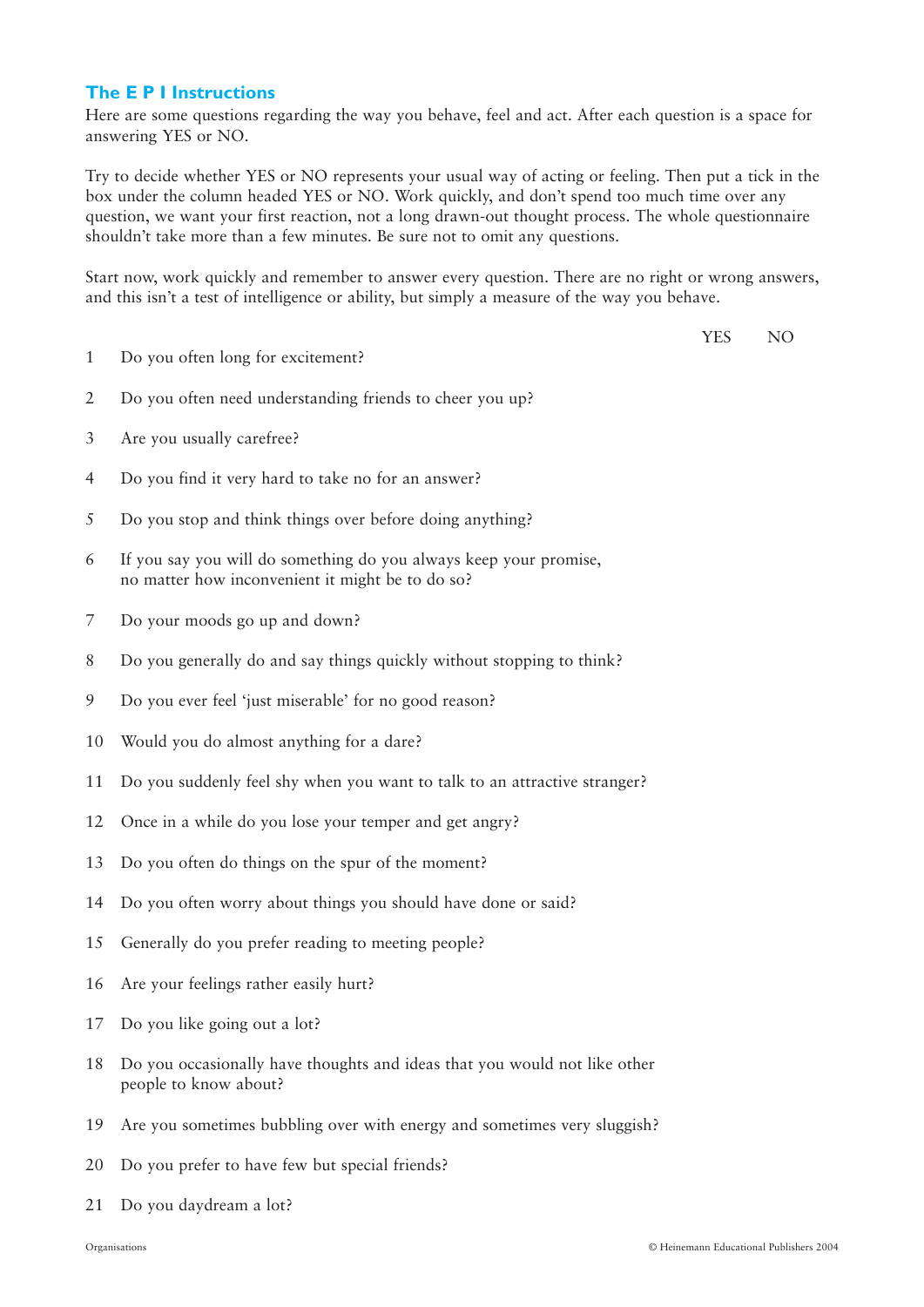- 22 When people shout at you do you shout back?
- 23 Are you often troubled about feelings of guilt?
- 24 Are all your habits good and desirable ones?
- 25 Can you usually let yourself go and enjoy yourself a lot at a lively party?
- 26 Would you call yourself tense or 'highly strung'?
- 27 Do other people think of you as being very lively?
- 28 After you have done something important, do you come away feeling you could have done better?
- 29 Are you mostly quiet when you are with other people?
- 30 Do you sometimes gossip?
- 31 Do ideas run through your head so that you cannot sleep?
- 32 If there is something you want to know about, would you rather look it up in a book than talk to someone about it?
- 33 Do you get palpitations or thumping in your hear?
- 34 Do you like the kind of work that you need to pay close attention to?
- 35 Do you get attacks of shaking or trembling?
- 36 Would you always declare everything at customs, even if you knew you could never be found out?
- 37 Do you hate being with a crowd who play jokes on one another?
- 38 Are you an irritable person?
- 39 Do you like doing things in which you have to act quickly?
- 40 Do you worry about awful things that might happen?
- 41 Are you slow and unhurried in the way you move?
- 42 Have you ever been late for an appointment or work?
- 43 Do you have many nightmares?
- 44 Do you like talking to people so much that you never miss a chance of talking to a stranger?
- 45 Are you troubled by aches and pains?
- 46 Would you be very unhappy if you could not see lots of people most of the time?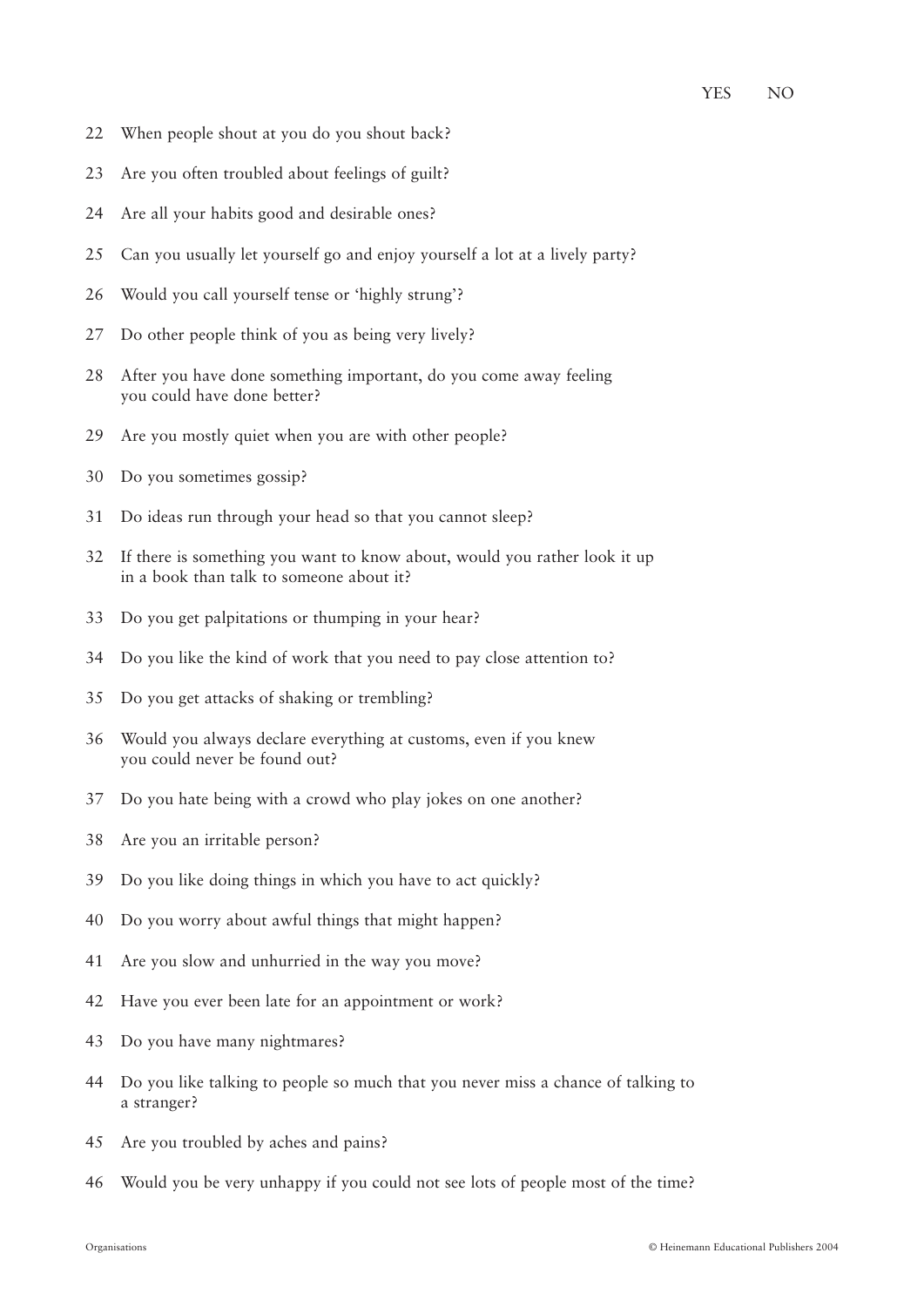- 47 Would you call yourself a nervous person?
- 48 Of all the people you know, are there some whom you definitely do not like?
- 49 Would you say that you were fairly self-confident?
- 50 Are you easily hurt when people find fault with you or your work?
- 51 Do you find it hard to really enjoy yourself at a lively party?
- 52 Are you troubled by feelings of inferiority?
- 53 Can you easily get some life into a dull party?
- 54 Do you sometimes talk about things you know nothing about?
- 55 Do you worry about your health?
- 56 Do you like playing pranks on others?
- 57 Do you suffer from sleeplessness?

### **Scoring for Form A of the E.P.I.**

Check through your answers to Form A and place an E by the side of any answers which match those given in the E score table below. If your answer does not match that in the table write nothing. For example, if you have answered YES to question 1, place an E beside your answer. If, however, you answered NO, write nothing and move on to score the next question.

#### E Score Table for Form A

| Question: |          |    | Question: |  |
|-----------|----------|----|-----------|--|
| 1         | Yes      | 29 | No        |  |
| 3         | Yes      | 32 | No        |  |
| 5         | No       | 34 | No        |  |
| 8         | Yes      | 37 | No        |  |
| 10        | Yes      | 39 | Yes       |  |
| 13        | Yes      | 41 | No        |  |
| 15        | No       | 44 | Yes       |  |
| 17        | Yes      | 46 | Yes       |  |
| 20        | $\rm No$ | 49 | Yes       |  |
| 22        | Yes      | 51 | No        |  |
| 25        | Yes      | 53 | Yes       |  |
| 27        | Yes      | 56 | Yes       |  |

Count up the number of E's that you have and this gives you your E scale score for Form A of the E.P.I.

Now score the N scale in the same way but this time put an N next to any question which matches those in the N score table below: